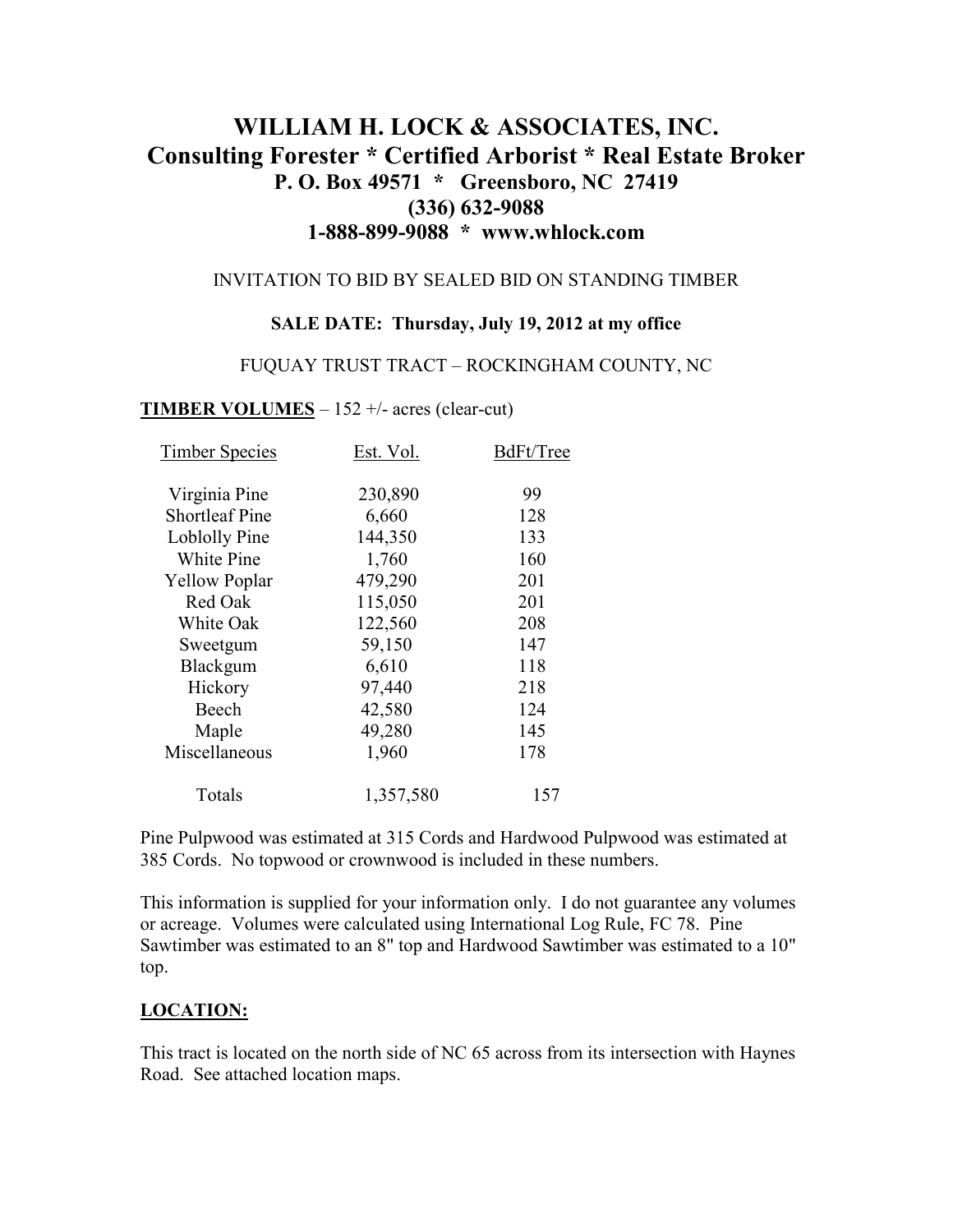Page Two Fuquay - Timber Sale Sale Date: Thursday – July 19, 2012

### **BIDS:**

The Fuquay Tract is being sold on a lump sum sealed bid basis. Bids will be accepted by **regular mail** if received by 5:00 pm on Wednesday, July 18, 2012 **OR** bids will be accepted by **email (whlock@whlock.com), telephone (336-632-9088), fax (336-632- 9088), or in-person** at my office until 11:00 am on Thursday, July 19, 2012. At 11:00 am on Thursday, July 19, 2012 all bids received will be recorded. The successful bidder will be notified within 24 hours of the bid openings. A 10% deposit may be requested to be delivered to William H. Lock & Associates, Inc. within 72 hours of the bid opening. The balance of the sales price is to be delivered at the sale closing which should occur on or before August 15, 2012. The seller reserves the right to refuse or accept any and all bids. Seller will consider all bids. The seller will be responsible for the timber deed preparation, revenue stamps if recorded, and the forestry consultant fees. The buyer will be responsible for all other closing costs. A \$1,000 performance deposit will be payable at closing and held in a non-interest bearing trust account until satisfactory completion of logging. The performance deposit does not limit the buyer's liability.

### **PLACE OF SALE:**

The timber sale will be held at the office of William H. Lock & Associates, Inc. in Greensboro, NC. The office address is 375 S. Swing Road, Greensboro, NC 27409. Telephone and Fax: 336-632-9088; Email: whlock@whlock.com

## **CONDITIONS OF SALE**:

1. The Buyer shall have 24 months from the date of the timber deed to cut and remove all merchantable timber within the "Sale Areas". "Creek Buffers" have been marked with Blue Paint. No blue painted trees marking the buffer boundaries may be cut. All pine of any size and hardwoods >16" DBH may be harvested from within these buffer areas provided all Best Management Practices, Forest Practice Guidelines, and any applicable river basin or watershed regulations are followed. "Out" areas have been marked with red paint. No red painted trees marking the "out" area boundaries may be cut and no trees within the "out" areas are to be cut. There are several cemeteries on the property and these are to be protected at all times.

2. The Buyer shall access the tract from NC 65 and/or Angell Road along the existing farm paths leading into the tract as shown on the Timber Sale map. Buyer will not be permitted to use the existing asphalt drive leading to the main home for any access. All access routes will need to be installed and/or maintained according to all North Carolina Best Management Practices, Forest Practice Guidelines, and any applicable river basin or watershed rules. All roadways must remain open and passable by ordinary automobile traffic at all times. The roadways must be left in similar condition at the completion of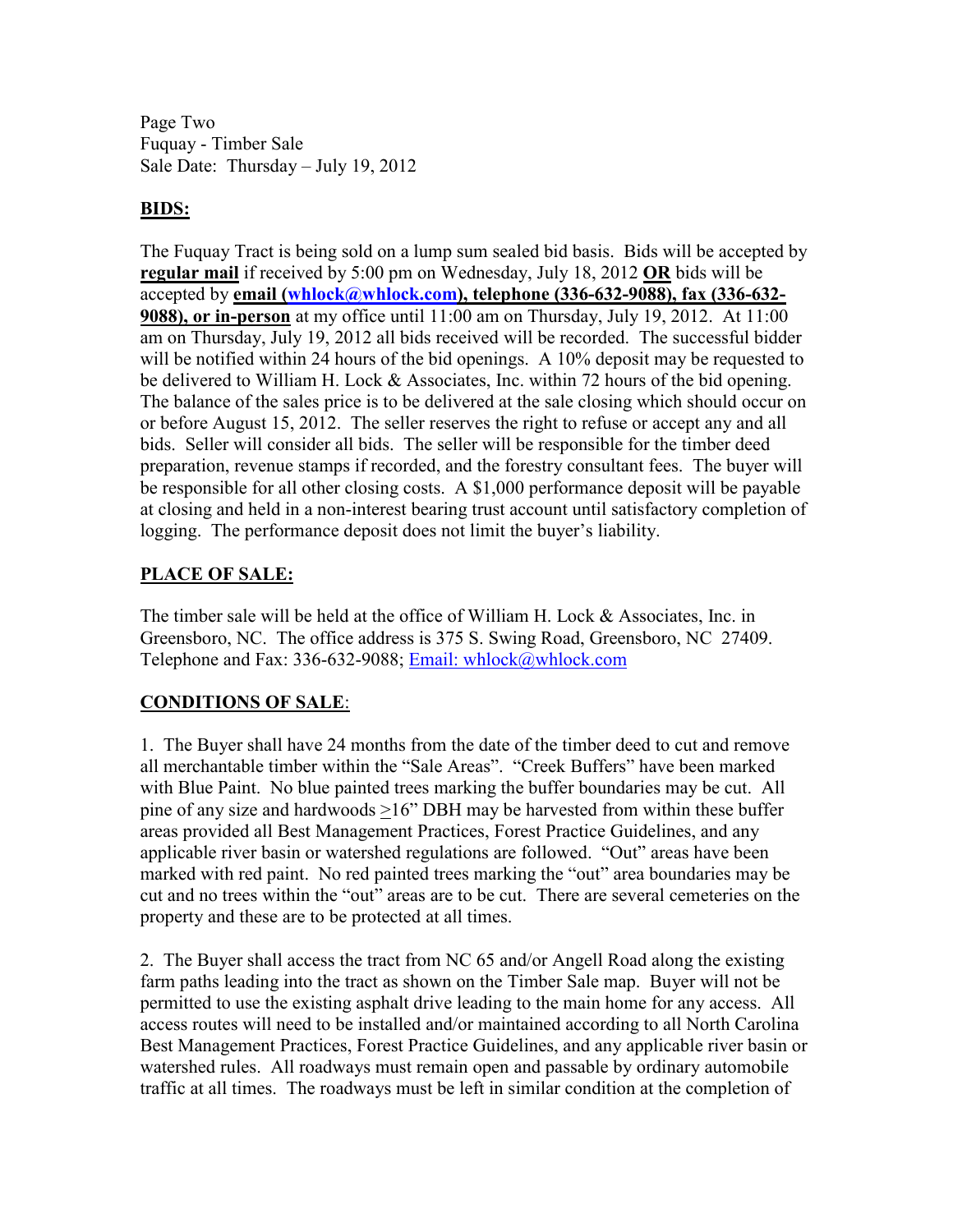Page Three Fuquay - Timber Sale Sale Date: Thursday – July 19, 2012

the harvesting operation as they were at the beginning of the harvesting operation. Call W.H. Lock if questions concerning access routes.

3. The Buyer is responsible for maintaining a clean site. No equipment parts, trash, tires or other debris shall be left on the property. It shall be the Buyer's responsibility to clean up any hazardous material or chemical waste spills including but not limited to Diesel Fuel, Hydraulic Fluid, Machine Oil, and/or Gasoline upon the subject property. Responsibility will include any required remediation including but not limited to the removal of contaminated soils.

4. Harvesting operations must not interfere with any farming operations and farming operations must not interfere with any harvesting operations. Decking, loading or hauling will not be permitted in any existing open fields or pastures immediately adjacent to the timber unless approved by William H. Lock & Associates, Inc. If approved, open areas must be free of logging debris, smoothed when completed, and re-seeded if necessary. All loading decks and truck parking areas must be reseeded when the harvesting operation is completed.

5. The Buyer is responsible for following all Federal, State, and local regulations regarding timber harvesting activities. If required, Buyer is responsible for obtaining any necessary permits or licenses required for timber harvesting. All logging operations must conform to North Carolina Best Management Practices, Forest Practices Guidelines, and any applicable river basin or watershed rules. In the event that a non-compliance situation is identified on the tract as a result of the harvesting operation, William H. Lock & Associates, Inc. will have the express right to suspend the harvesting operation until the situation is brought into compliance. No trees or other logging debris shall be left in or across the property boundary, sale cutting lines or access roads and paths.

6. All necessary property lines and corners have been marked with pink flagging. No flagged or painted trees denoting the property and/or sale boundary shall be cut and no trees outside the boundary lines shall be cut. If trees marking the property lines or sale boundary are cut, North Carolina timber trespass laws may apply. No trees shall be cut to fall on a neighboring landowner's property or where potential damage may occur. If existing property corners are damaged or removed as a result of the harvesting operation, Buyer agrees to replace the markers at the correct surveyed location at their own expense.

7. Buyer agrees to notify William H. Lock & Associates, Inc., P. O. Box 49571, Greensboro, NC 27419 at least 3 days in advance of the beginning of the harvesting operation and at least 3 days in advance of the completion of the harvesting operation. The buyer and/or logger must complete a pre-harvest inspection with WHL & Associates prior to beginning any logging activity.